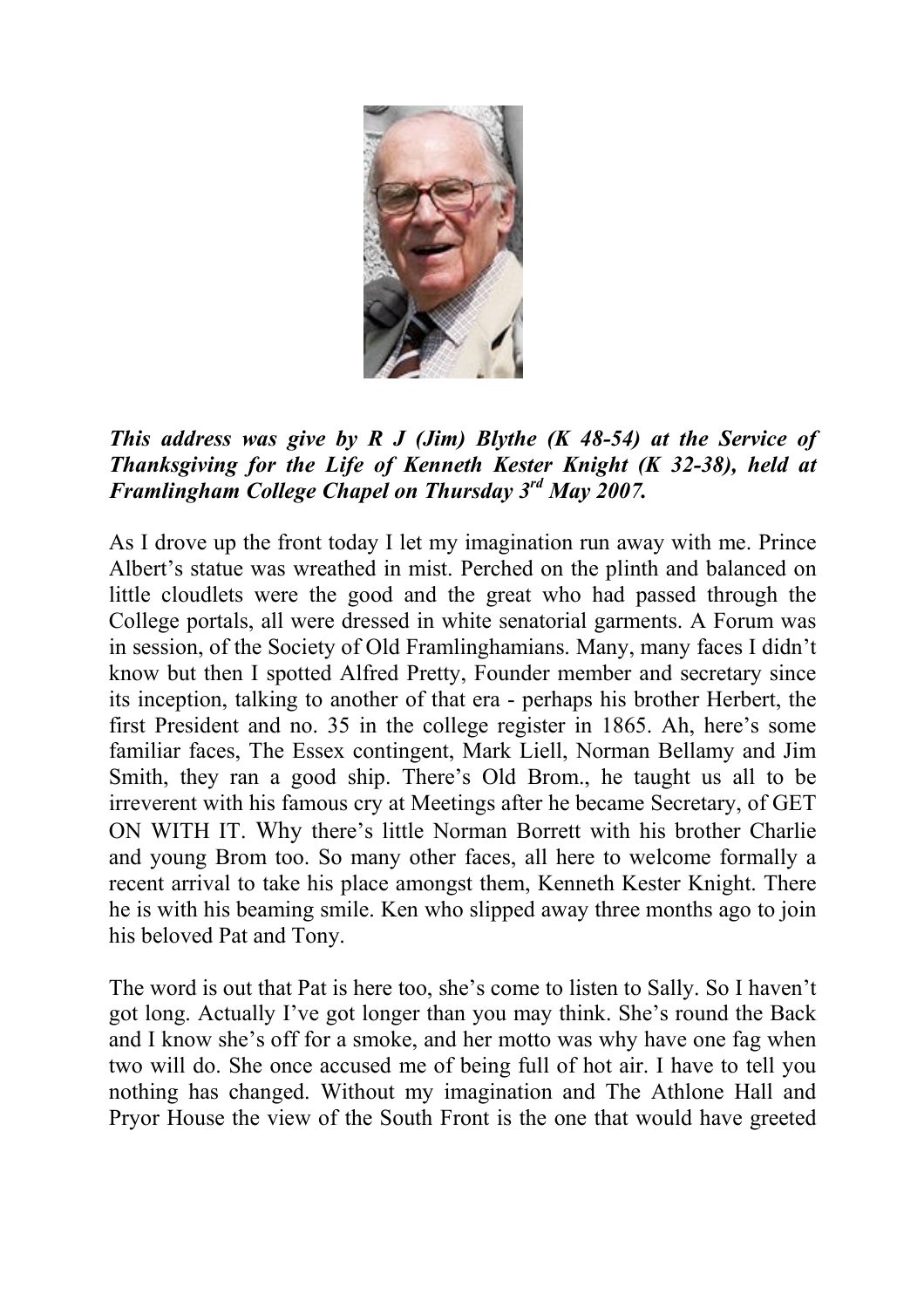Ken on his first day in 1932 at the age of eleven. This main body of the Chapel is where he would have worshipped every school day for the next six years, in pews where have sat Princes and Princesses, Dukes and maybe a Duchess, Earls and Countesses, Lords, Baronets, Knights and their Ladies. I assume that after a while Ken would have joined the choir, thus sitting behind me, and certainly there in 1935 when he was appointed Sacristan to the Chaplain when Charles Borrett left the School.

What made Ken, a first generation Framlingham boy, become so dedicated to his school and its former pupils ? I never thought to ask him when he was alive and now I can't stop puzzling about it. Could it have been the leadership of Hervey Whitworth The Headmaster, and his exhortations of The Great Empire ? Perhaps it was the skills he learnt from Bruno Brown, Rupert Kneese, Fuff Winstanley or Charlie Thomas amongst others. I remember now they were at the forum sifting on the Honorary Cross-benches. Maybe the sight of Old Framlinghamians gathering at Whitsun as was the norm inspired him. In 1932 Lt. Col R.E.Flowerdew was the President, one of ten brothers at Fram. over a period of 27 years. Think of the School fees !! No don't. Think what A.J.B. Flowerdew thought about his boys. They entered the finest institution that made callow youths into great men, witness the V.C. at the back of the Chapel to Gordon Flowerdew for his famous charge in WWI, that tragically cost him his life, but saved that of many others. What boy could not be touched by such an exploit. At the Whitsun gathering in 1933 trouble brewed. An Old Boy in the catering trade always dished out sweets to the current pupils and some of the parents had complained to Whitworth. He in turn told Frederick Jackson, President and Governor that it had to stop. When this was publically announced, it so infuriated Matthew Dawson Waugh, President in 1913, that he organised a whip round and jam was bought to supplement the bread and scrape for tea. Maybe I begin to see where Ken.s love for the Old Boys is coming from. (Waugh had also given this Chapel an Altar). In 1935 Col. Percy Clarke was President and a Governor, and at the Whitsun gathering announced that three former pupils had been knighted that year. Frederick Minter, Bertie Walton and Stephen Murphy, and coupled with this Alfred Munnings, a pupil for but two years, had six pictures hung in The Royal Academy and to complete the nap hand Frank Butters had trained the Derby winner. This was more than enough for Clarke to ask Whitworth for a half days holiday. Could any boy but fail to be proud of his school? Emile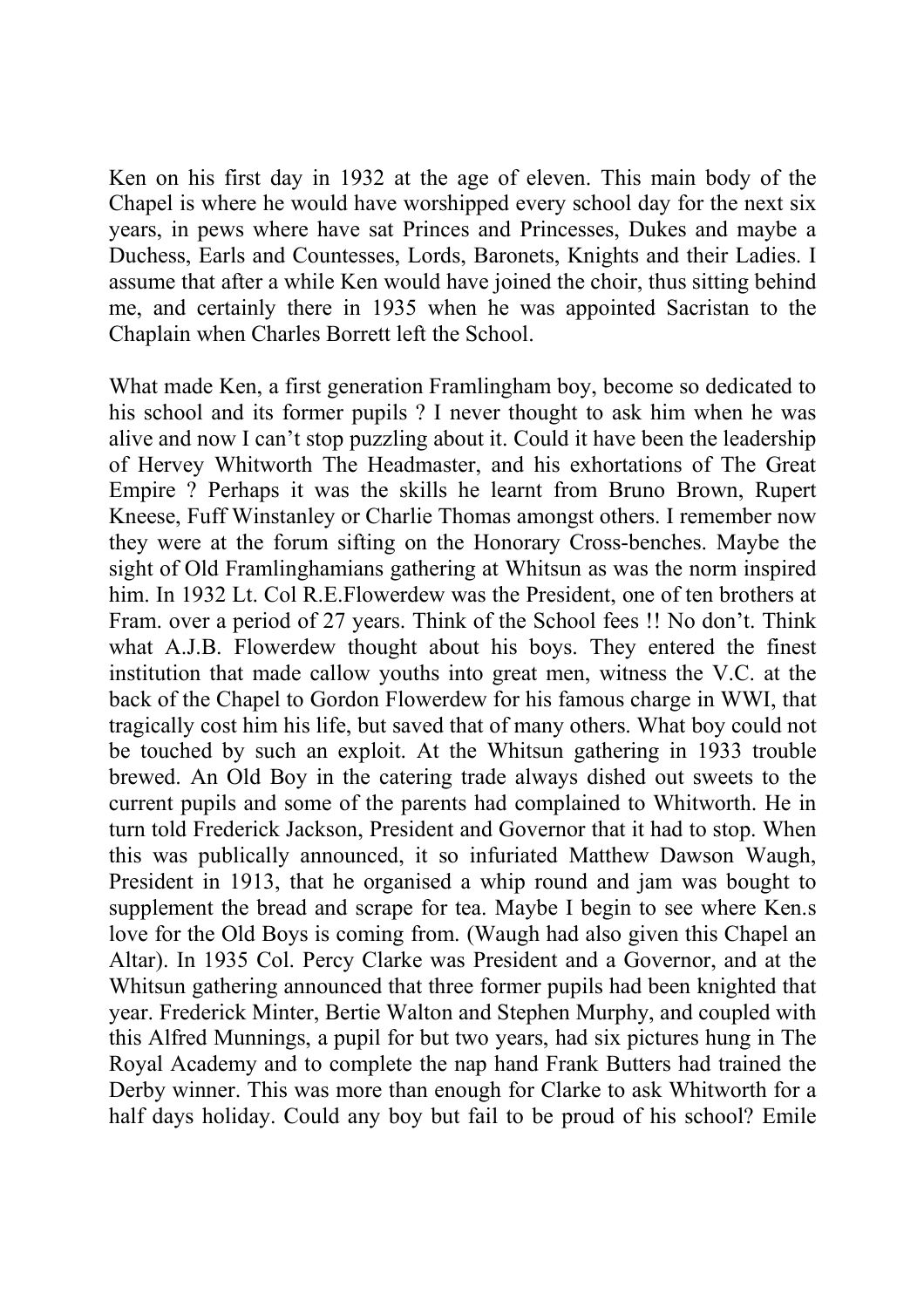Moreau, such a major benefactor for the school and the Society in later years, provided the best wireless installation that could be found. Ken and the others would have heard of the death of King George V on this. I wonder if they knew that the first name on the Bulletin was Sir Frederic Willans, a pupil here from 1894 - 1900?

Ken left in 1938 as a Goldsmith Scholar, a Packard prize for science winner and the French prize, for two consecutive years. He was a member of the first XV and the Hockey XI and was Captain of the Shooting VIII in 1937 and 1938. Corporal Knight was a notable marksman. That year The President was Sir Valentine Crittall M.P. —later Lord Braintree — not our first M.P. but the first to the British Parliament. Did Ken attend I wonder? The toast to the Society was given by Lord Eustace Percy and the response was by Munnings. Munnings was a free spirit and not a little rascally and incarceration at a boarding institution had not suited. However forgiveness was in the air, for he had not paid to join the Society, but sheepishly asked if he could do so now. Much merriment ensued and he finally got his Knighthood in 1944.

Alas the storm clouds of war were brewing. Alfred Pretty, pupil, Master, Founder and Secretary for nigh on half a century pledged to respond by return to any letter received from any theatre of war, such was the camaraderie of the Society to which Ken now belonged. Many lives were lost, friends of Ken. This strengthened the resolve of those who returned that those who didn't would be remembered, thus the War Memorial Fund was launched and in due course, combined with the good offices of the Governors, Brandeston Hall was opened.

In 1951 Mark Liell was President and he incorporated a Commemoration Service with the Whitsun gathering which lasted until the Whitsun holiday became the late May Bank holiday. At the first service Canon Howard Dobson preached 'may this commemoration of all the good things the school has given you and done in you and for you, strengthen you in your service of God'. Ken would have been there and his repayment to the School and the Society had begun. How he repaid, Council member since 1951, one time Auditor, asst. Secretary, Finance Comm. Member, President in 1968 and very long time Trustee. In the capacity of Trustee he saw the Society through the most difficult times of the Seventies, raging inflation, oil crises and more but